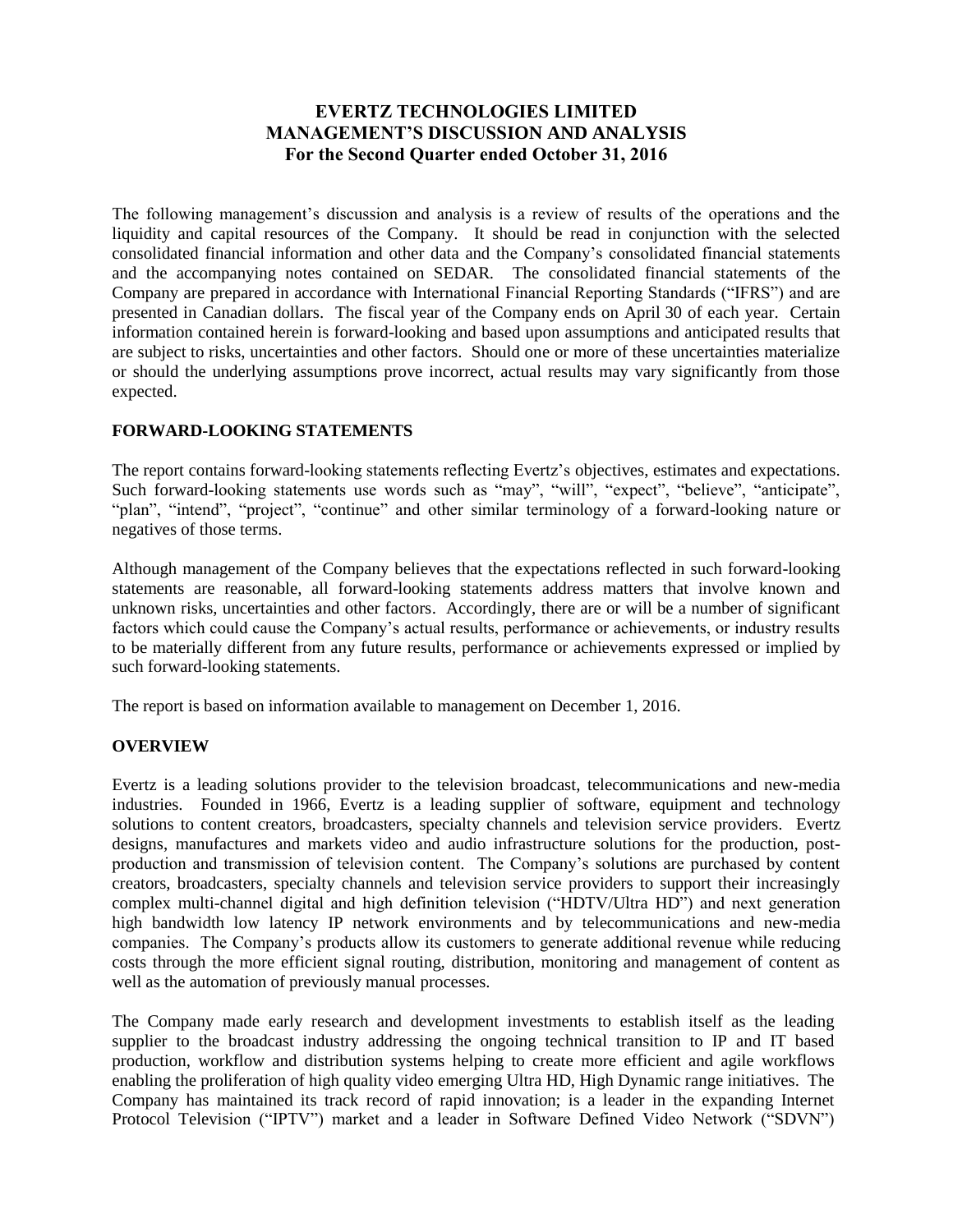technology. The Company is committed to maintaining its leadership position, and as such, a significant portion of the Company's staff is focused on research and development to ensure that the Company's products are at the forefront of the industry. This commitment contributes to the Company being consistently recognized as a leading broadcast and video networking industry innovator by its customers.

### **SIGNIFICANT ACCOUNTING POLICIES**

Outlined below are those policies considered particularly significant:

#### **New and Revised IFRSs Issued but Not Yet Effective**

Following is a listing of amendments, revisions and new International Financial Reporting Standards issued but not yet effective. Unless otherwise indicated, earlier application is permitted. The Company has not yet determined the impact of the adoption of the following standards.

### *Financial Instruments*

IFRS 9, *Financial instruments* ("IFRS 9") was issued by the IASB in July 2014 and will replace IAS 39, *Financial Instruments: Recognition and Measurement* ("IAS 39"). IFRS 9 introduces new requirements for the financial reporting of financial assets and financial liabilities. IFRS 9 is effective for annual periods beginning on or after January 1, 2018.

### *Revenue*

IFRS 15, *Revenue from contracts with customers* ("IFRS 15") was issued by the IASB in May 2014 and will replace IAS 11, *Construction Contracts* and IAS 18 *Revenue*. IFRS 15 specifies how and when revenue will be recognized. IFRS 15 is effective for annual periods beginning on or after January 1, 2018.

#### *Leases*

IFRS 16, *Leases* ("IFRS 16") was issued by the IASB in January 2016 and will replace IAS 17, *Leases.* IFRS 16 introduces a single accounting model for lessees to bring leases on-balance sheet while lessor accounting remains largely unchanged. IFRS 16 is effective for annual periods beginning on or after January 1, 2019.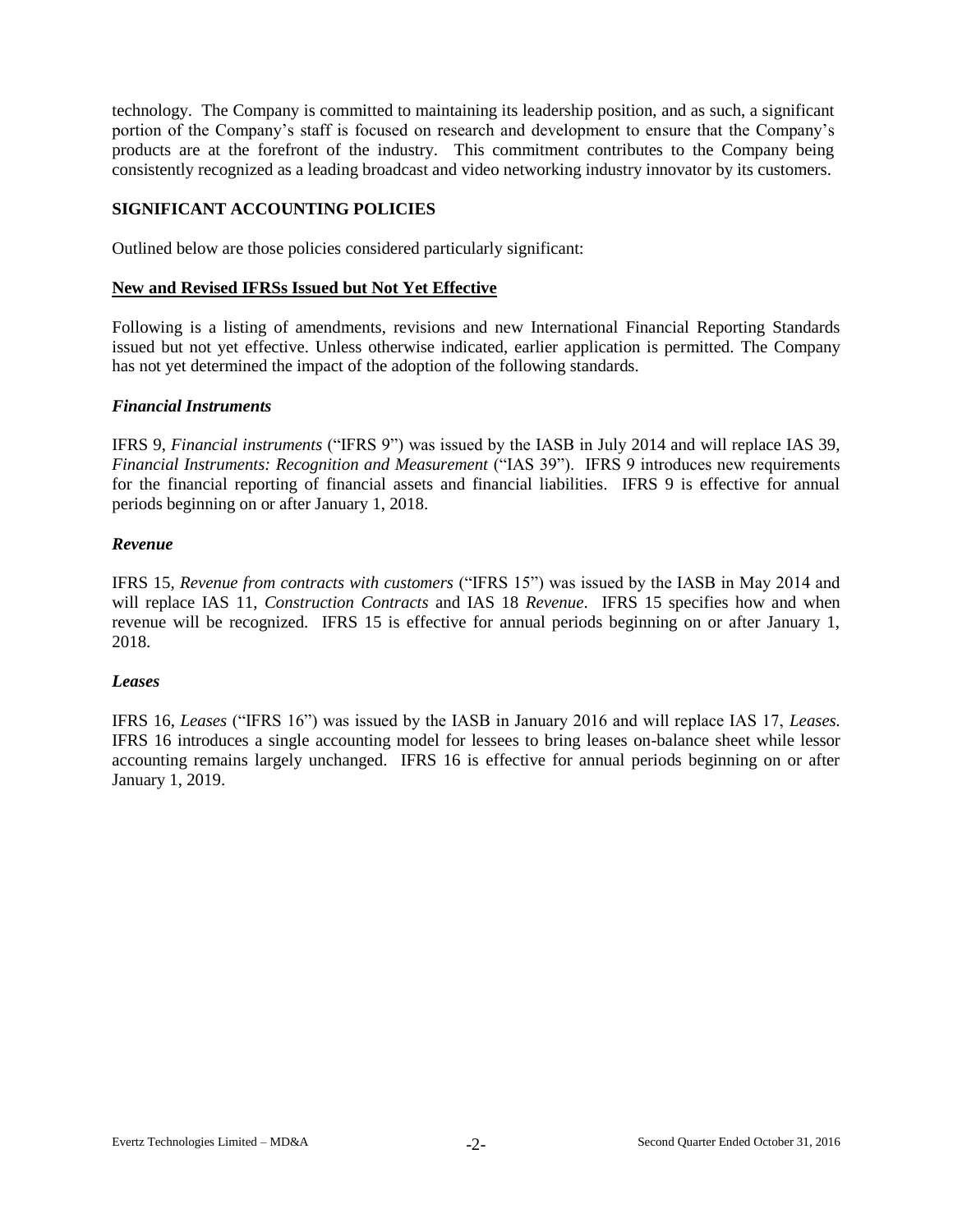# **QUARTER END HIGHLIGHTS**

Revenue was \$99.6 million for the second quarter ended October 31, 2016, compared to \$100.6 million for the second quarter ended October 31, 2015.

For the second quarter ended October 31, 2016, net earnings were \$20.8 million an increase from \$19.6 million for the second quarter ended October 31, 2015 and fully diluted earnings per share were \$0.27, an increase from \$0.26 for the second quarter ended October 31, 2015.

Gross margin during the second quarter ended October 31, 2016 was 57.3% as compared to 57.2% for the second quarter ended October 31, 2015.

Selling and administrative expenses for the second quarter ended October 31, 2016 was \$15.3 million as compared to the second quarter ended October 31, 2015 of \$14.8 million. As a percentage of revenue, selling and administrative expenses totaled 15.3% for the second quarter ended October 31, 2016 as opposed to 14.7% for the second quarter ended October 31, 2015.

Research and development ("R&D") expenses were \$17.8 million for the second quarter ended October 31, 2016 as compared to \$16.1 million for the second quarter ended October 31, 2015.

Cash and cash equivalents were \$133.4 million and working capital was \$338.4 million as at October 31, 2016 as compared to cash and cash equivalents of \$123.1 million and working capital of \$314.9 million as at April 30, 2016.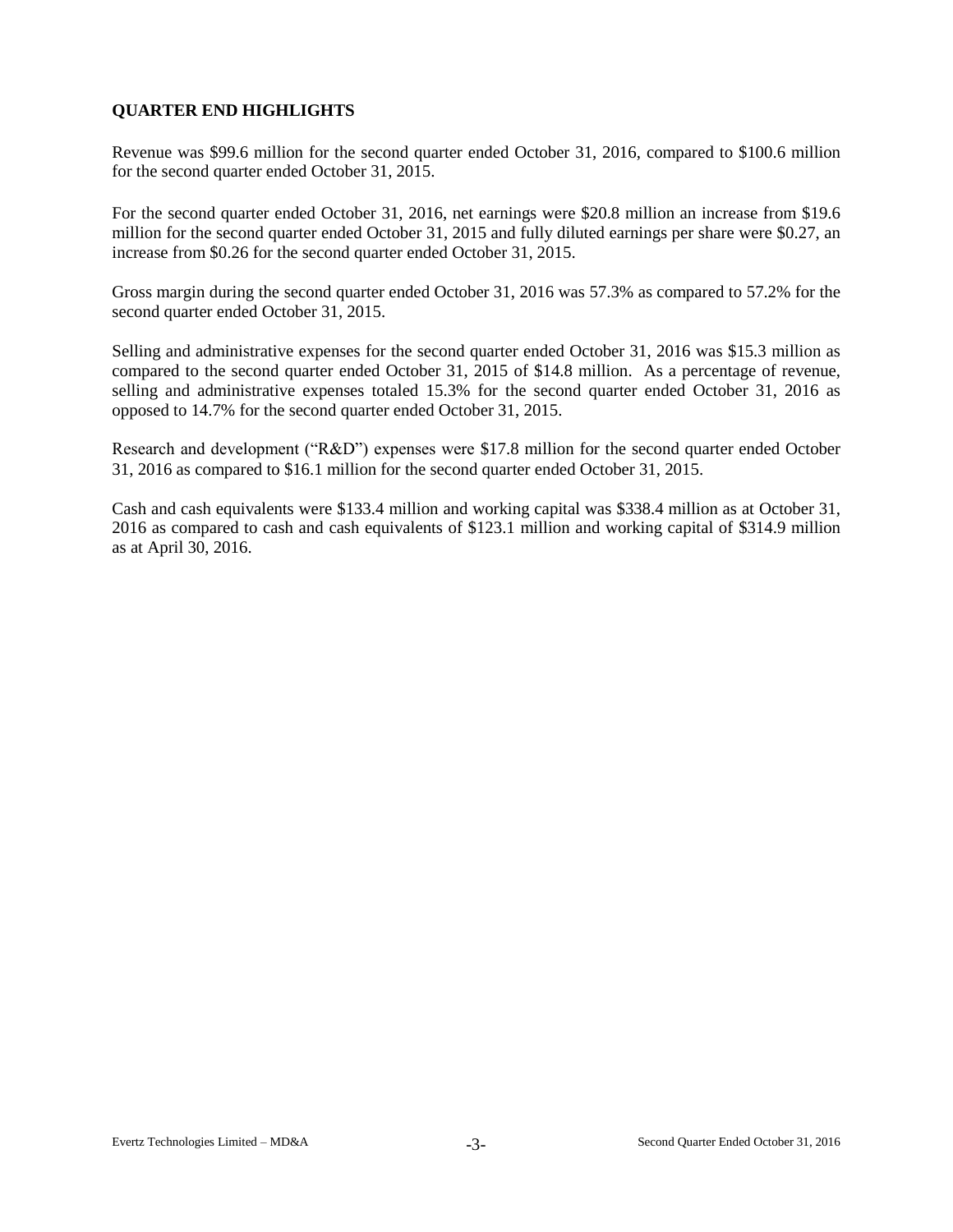# **Selected Consolidated Financial Information**

|  | (in thousands of dollars except earnings per share and share data) |  |  |  |  |  |
|--|--------------------------------------------------------------------|--|--|--|--|--|

|                                                       |               | Three month period ended |               |         |              | Six month period ended |               |
|-------------------------------------------------------|---------------|--------------------------|---------------|---------|--------------|------------------------|---------------|
|                                                       |               | October 31,              |               |         |              | October 31,            |               |
|                                                       |               | 2016                     |               | 2015    |              | 2016                   | 2015          |
| Revenue                                               | \$            | 99,592                   | $\mathbb{S}$  | 100,560 | $\mathbb{S}$ | 186,618                | \$<br>185,429 |
| Cost of goods sold                                    |               | 42,481                   |               | 43,026  |              | 79,641                 | 80,066        |
| Gross margin                                          |               | 57,111                   |               | 57,534  |              | 106,977                | 105,363       |
| Expenses                                              |               |                          |               |         |              |                        |               |
| Selling and administrative                            |               | 15,289                   |               | 14,827  |              | 30,175                 | 29,629        |
| General                                               |               | 2,017                    |               | 1,643   |              | 3,967                  | 3,238         |
| Research and development                              |               | 17,780                   |               | 16,127  |              | 35,273                 | 32,379        |
| Investment tax credits                                |               | (2,411)                  |               | (2,411) |              | (5,060)                | (4,895)       |
| Foreign exchange (gain) loss                          |               | (3,450)                  |               | 633     |              | (10,054)               | (7,079)       |
|                                                       |               | 29,225                   |               | 30,819  |              | 54,301                 | 53,272        |
| Earnings before undernoted                            |               | 27,886                   |               | 26,715  |              | 52,676                 | 52,091        |
| Finance income                                        |               | 464                      |               | 180     |              | 780                    | 338           |
| Finance costs                                         |               | (69)                     |               | (200)   |              | (122)                  | (322)         |
| Other income and expenses                             |               | (32)                     |               | 188     |              | 37                     | 150           |
| Earnings before income taxes                          |               | 28,249                   |               | 26,883  |              | 53,371                 | 52,257        |
| Provision for (recovery of) income taxes              |               |                          |               |         |              |                        |               |
| Current                                               |               | 6,969                    |               | 7,995   |              | 15,641                 | 15,968        |
| Deferred                                              |               | 520                      |               | (731)   |              | (1,653)                | (1,928)       |
|                                                       |               | 7,489                    |               | 7,264   |              | 13,988                 | 14,040        |
| Net earnings for the period                           | \$            | 20,760                   | $\mathbb{S}$  | 19,619  | \$           | 39,383                 | \$<br>38,217  |
| Net earnings attributable to non-controlling interest |               | 177                      |               | 133     |              | 407                    | 320           |
| Net earnings attributable to shareholders             |               | 20,583                   |               | 19,486  |              | 38,976                 | 37,897        |
| Net earnings for the period                           | $\mathsf{\$}$ | 20,760                   | $\mathsf{\$}$ | 19,619  | $\mathbb{S}$ | 39,383                 | \$<br>38,217  |
| Earnings per share                                    |               |                          |               |         |              |                        |               |
| Basic                                                 | \$            | 0.28                     | \$            | 0.26    | \$           | 0.52                   | \$<br>0.51    |
| Diluted                                               | \$            | 0.27                     | \$            | 0.26    | \$           | 0.52                   | \$<br>0.51    |

| <b>Consolidated Balance Sheet Data</b>         | As at            | As at          |
|------------------------------------------------|------------------|----------------|
|                                                | October 31, 2016 | April 30, 2016 |
| Cash and cash equivalents                      | \$<br>133,359    | \$<br>123,102  |
| Inventory                                      | \$<br>165,233    | \$<br>155,957  |
| Working capital                                | \$<br>338,445    | \$<br>314,912  |
| Total assets                                   | \$<br>464,091    | \$<br>448,314  |
| Shareholders' equity                           | \$<br>390.323    | \$<br>366,205  |
| Number of common shares outstanding:           |                  |                |
| Basic                                          | 75,348,496       | 74,188,746     |
| Fully-diluted                                  | 78,587,246       | 78,595,246     |
| Weighted average number of shares outstanding: |                  |                |
| Basic                                          | 74,463,363       | 74,360,423     |
| Fully-diluted                                  | 75,001,329       | 74,843,493     |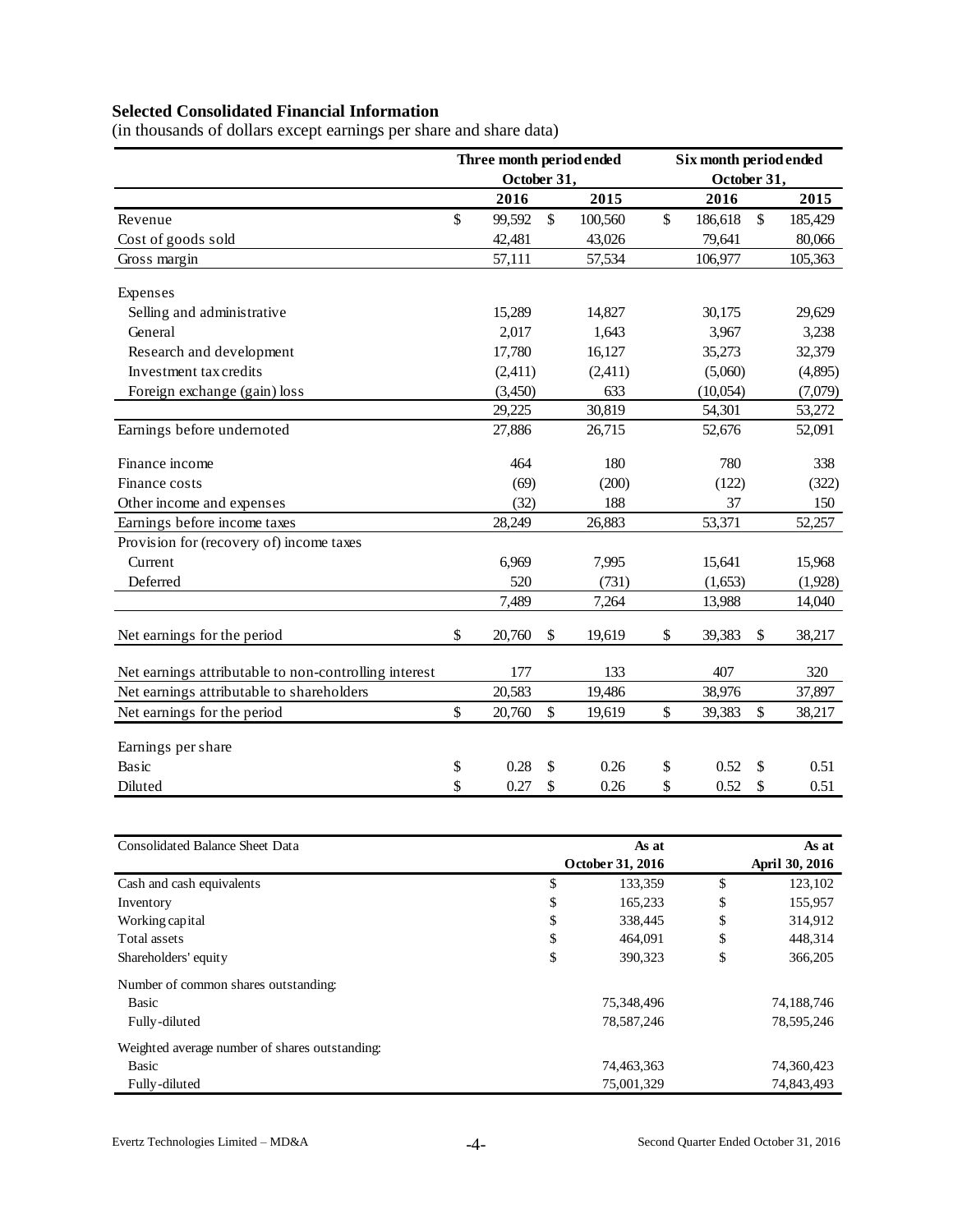#### **Consolidated Statement of Operations Data**

(in thousands of dollars except earnings per share and share data)

|                                                       |             |    | Three month period ended | Six month period ended |            |
|-------------------------------------------------------|-------------|----|--------------------------|------------------------|------------|
|                                                       | October 31, |    |                          | October 31,            |            |
|                                                       | 2016        |    | 2015                     | 2016                   | 2015       |
| Revenue                                               | 100.0%      |    | 100.0%                   | 100.0%                 | 100.0%     |
| Cost of goods sold                                    | 42.7%       |    | 42.8%                    | 42.7%                  | 43.2%      |
| Gross margin                                          | 57.3%       |    | 57.2%                    | 57.3%                  | 56.8%      |
| Expenses                                              |             |    |                          |                        |            |
| Selling and administrative                            | 15.3%       |    | 14.7%                    | 16.2%                  | 16.0%      |
| General                                               | 2.0%        |    | 1.6%                     | 2.1%                   | 1.7%       |
| Research and development                              | 17.9%       |    | 16.0%                    | 18.9%                  | 17.5%      |
| Investment tax credits                                | $(2.4\%)$   |    | $(2.4\%)$                | (2.7%)                 | $(2.6\%)$  |
| Foreign exchange (gain) loss                          | $(3.5\%)$   |    | 0.6%                     | $(5.4\%)$              | $(3.8\%)$  |
|                                                       | 29.3%       |    | 30.5%                    | 29.1%                  | 28.8%      |
| Earnings before undernoted                            | 28.0%       |    | 26.7%                    | 28.2%                  | 28.0%      |
| Finance income                                        | 0.5%        |    | 0.2%                     | 0.4%                   | 0.2%       |
| Finance costs                                         | $(0.1\%)$   |    | $(0.2\%)$                | $0.0\%$                | $(0.2\%)$  |
| Other income and expenses                             | 0.0%        |    | 0.2%                     | 0.0%                   | 0.1%       |
| Earnings before income taxes                          | 28.4%       |    | 26.9%                    | 28.6%                  | 28.1%      |
| Provision for (recovery) of income taxes              |             |    |                          |                        |            |
| Current                                               | 7.0%        |    | 8.0%                     | 8.4%                   | 8.6%       |
| Deferred                                              | 0.5%        |    | $(0.7\%)$                | $(0.9\%)$              | $(1.0\%)$  |
|                                                       | 7.5%        |    | 7.3%                     | 7.5%                   | 7.6%       |
| Net earnings for the period                           | 20.9%       |    | 19.6%                    | 21.1%                  | 20.5%      |
| Net earnings attributable to non-controlling interest | 0.2%        |    | 0.1%                     | 0.2%                   | 0.2%       |
| Net earnings attributable to shareholders             | 20.7%       |    | 19.5%                    | 20.9%                  | 20.3%      |
| Net earnings for the period                           | 20.9%       |    | 19.6%                    | 21.1%                  | 20.5%      |
| Earnings per share:                                   |             |    |                          |                        |            |
| <b>Basic</b>                                          | \$<br>0.28  | S  | 0.26                     | \$<br>0.52             | \$<br>0.51 |
| Diluted                                               | \$<br>0.27  | \$ | 0.26                     | \$<br>0.52             | \$<br>0.51 |

#### **REVENUE AND EXPENSES**

#### *Revenue*

The Company generates revenue principally from the sale of software, equipment, and technology solutions to content creators, broadcasters, specialty channels and television service providers.

The Company markets and sells its products and services through both direct and indirect sales strategies. The Company's direct sales efforts focus on large and complex end-user customers. These customers have long sales cycles typically ranging from four to eight months before an order may be received by the Company for fulfillment.

The Company monitors revenue performance in two main geographic regions: (i) United States/Canada and (ii) International.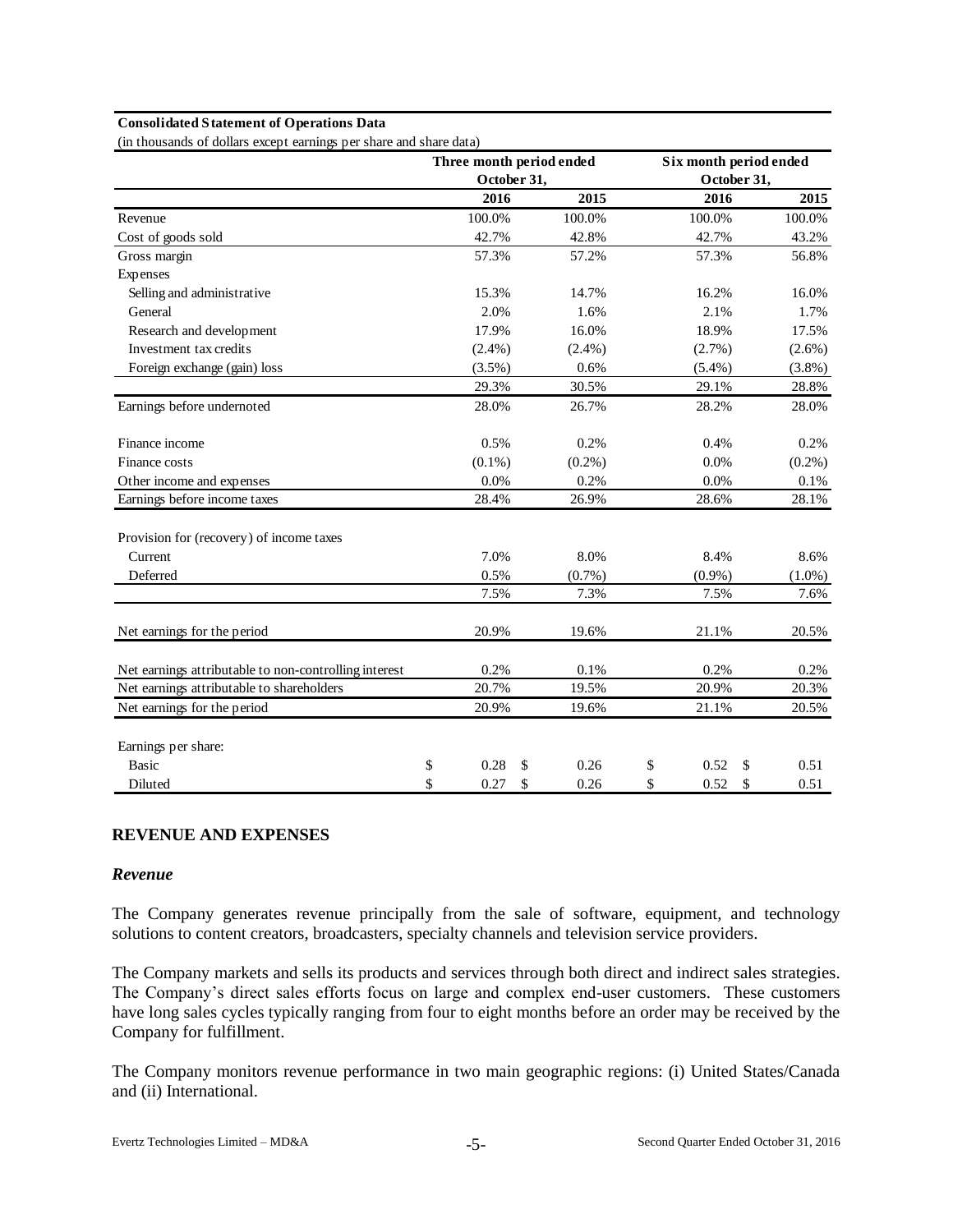The Company currently generates approximately 55% to 65% of its revenue in the United States/Canada. The Company recognizes the opportunity to more aggressively target markets in other geographic regions and intends to invest in personnel and infrastructure in those markets.

While a significant portion of the Company's expenses are denominated in Canadian dollars, the Company collects substantially all of its revenues in currencies other than the Canadian dollar and therefore has significant exposure to fluctuations in foreign currencies, in particular the US dollar. Approximately 70% to 80% of the Company's revenues are denominated in US dollars.

### *Revenue*

| (In thousands of Canadian dollars, |   | Three month period ended |             |         | % increase |  |             |  |         | Six month period ended |  |  | % increase |
|------------------------------------|---|--------------------------|-------------|---------|------------|--|-------------|--|---------|------------------------|--|--|------------|
| except for percentages)            |   |                          | October 31. |         | (decrease) |  | October 31, |  |         | (decrease)             |  |  |            |
|                                    |   | 2016                     |             | 2015    |            |  | 2016        |  | 2015    |                        |  |  |            |
| United States/Canada               | J | 62,309                   |             | 61.232  | 2%         |  | 114.435     |  | 111.192 | 3%                     |  |  |            |
| International                      |   | 37.283                   |             | 39.328  | (5%)       |  | 72.183      |  | 74.237  | (3%)                   |  |  |            |
|                                    | S | 99.592                   |             | 100.560 | $(1\%)$    |  | 186.618     |  | 185.429 | 1%                     |  |  |            |

Total revenue for the second quarter ended October 31, 2016 was \$99.6 million, a decrease of \$1.0 million or 1% as compared to revenue of \$100.6 million for the second quarter ended October 31, 2015.

Total revenue for the six month period ended October 31, 2016 was \$186.6 million, an increase of \$1.2 million or 1% as compared to revenue of \$185.4 million for the six month period ended October 31, 2015.

Revenue in the United States/Canada region was \$62.3 million for the second quarter ended October 31, 2016, an increase of \$1.1 million or 2% when compared to revenue of \$61.2 million for the second quarter ended October 31, 2015.

Revenue in the United States/Canada region was \$114.4 million for the six month period ended October 31, 2016, an increase of 3% or \$3.2 million, as compared to revenue of \$111.2 million for the six month period ended October 31, 2015.

Revenue in the International region was \$37.3 million for the second quarter ended October 31, 2016, a decrease of \$2.0 million or 5%, as compared to revenue of \$39.3 million for the second quarter ended October 31, 2015.

Revenue in the International region was \$72.2 million for the six month period ended October 31, 2016, a decrease of 3% or \$2.0 million, as compared to revenue of \$74.2 million for the six month period ended October 31, 2015.

### *Cost of Sales*

Cost of sales consists primarily of costs of manufacturing and assembly of products. A substantial portion of these costs is represented by components and compensation costs for the manufacture and assembly of products. Cost of sales also includes related overhead, certain depreciation, final assembly, quality assurance, inventory management and support costs. Cost of sales also includes the costs of providing services to clients, primarily the cost of service-related personnel.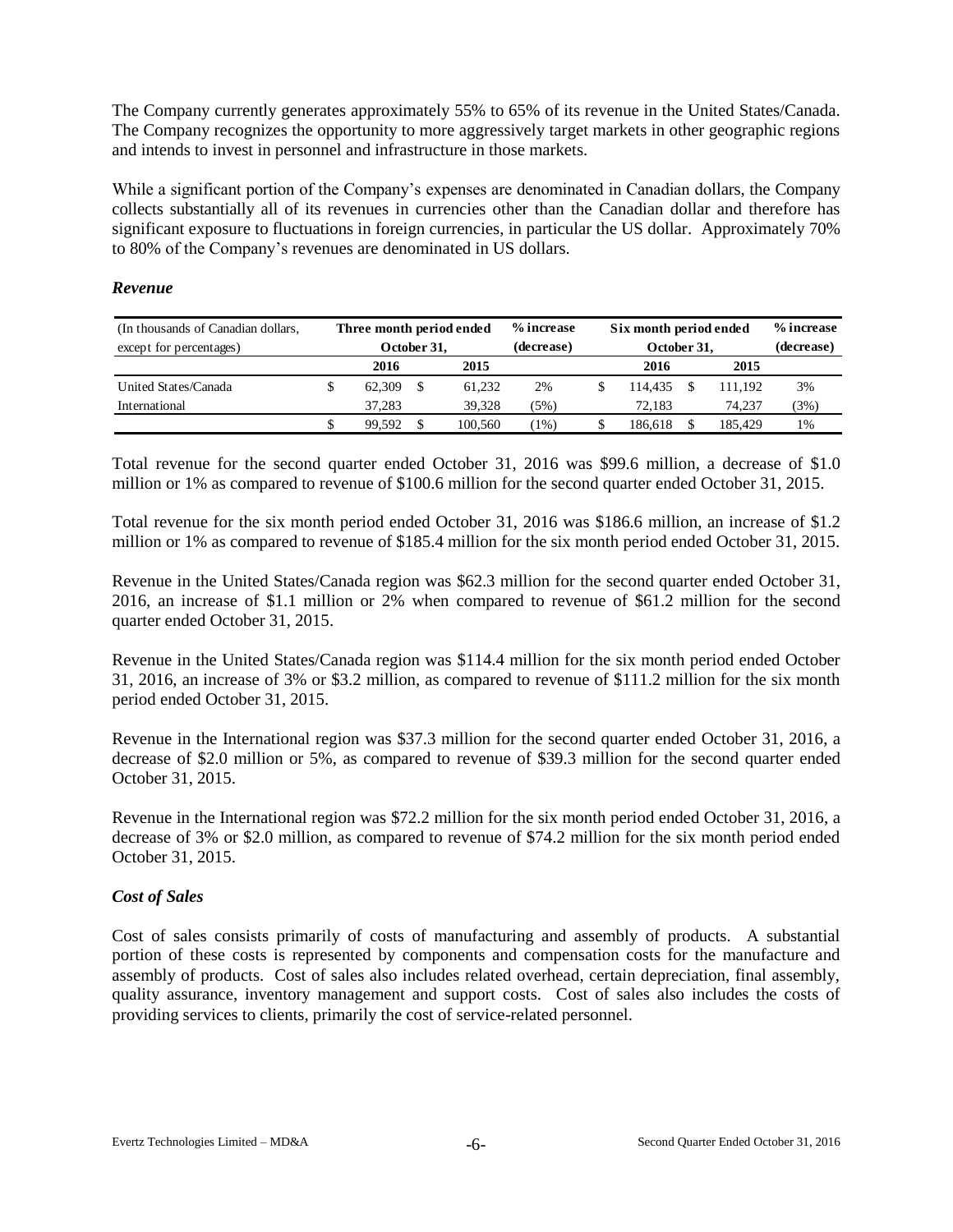### *Gross Margin*

| (In thousands of Canadian dollars, | Three month period ended |        | % increase | Six month period ended |  |         | % increase |
|------------------------------------|--------------------------|--------|------------|------------------------|--|---------|------------|
| except for percentages)            | October 31.              |        | (decrease) | October 31.            |  |         | (decrease) |
|                                    | 2016                     | 2015   |            | 2016                   |  | 2015    |            |
| Gross margin                       | 57.111                   | 57.534 | $1\%)$     | 106.977                |  | 105.363 | 2%         |
| Gross margin % of sales            | 57.3%                    | 57.2%  |            | 57.3%                  |  | 56.8%   |            |

Gross margin for the second quarter ended October 31, 2016 was \$57.1 million, compared to \$57.5 million for the second quarter ended October 31, 2015. As a percentage of revenue, the gross margin was 57.3% for the second quarter ended October 31, 2016, as compared to 57.2% for the second quarter ended October 31, 2015.

Gross margin for the six month period ended October 31, 2016 was \$107.0 million, compared to \$105.4 million for the six month period ended October 31, 2015. As a percentage of revenue, the gross margin was 57.3% for the six month period ended October 31, 2016, as compared to 56.8% for the six month period ended October 31, 2015.

Gross margins vary depending on the product mix, geographic distribution and competitive pricing pressures and currency fluctuations. For the second quarter ended October 31, 2016 the gross margin, as a percentage of revenue, was in the Company's projected range. The pricing environment continues to be very competitive with substantial discounting by our competition.

The Company expects that it will continue to experience competitive pricing pressures. The Company continually seeks to build its products more efficiently and enhance the value of its product and service offerings in order to reduce the risk of declining gross margin associated with the competitive environment.

### *Operating Expenses*

The Company's operating expenses consist of: (i) selling, administrative and general; (ii) research and development and (iii) foreign exchange.

Selling expenses primarily relate to remuneration of sales and technical personnel. Other significant cost components include trade show costs, advertising and promotional activities, demonstration material and sales support. Selling and administrative expenses relate primarily to remuneration costs of related personnel, legal and professional fees, occupancy and other corporate and overhead costs. The Company also records certain depreciation and share based compensation charges as general expenses. For the most part, selling, and administrative expenses are fixed in nature and do not fluctuate directly with revenue. The Company has certain selling expenses that tend to fluctuate in regards to the timing of trade shows.

The Company invests in research and development to maintain its position in the markets it currently serves and to enhance its product portfolio with new functionality and efficiencies. Although the Company's research and development expenditures do not fluctuate directly with revenues, it monitors this spending in relation to revenues and adjusts expenditures when appropriate. Research and development expenditures consist primarily of personnel costs and material costs. Research and development expenses are presented on a gross basis (without deduction of research and development tax credits). Research and development tax credits associated with research and development expenditures are shown separately under research and development tax credits.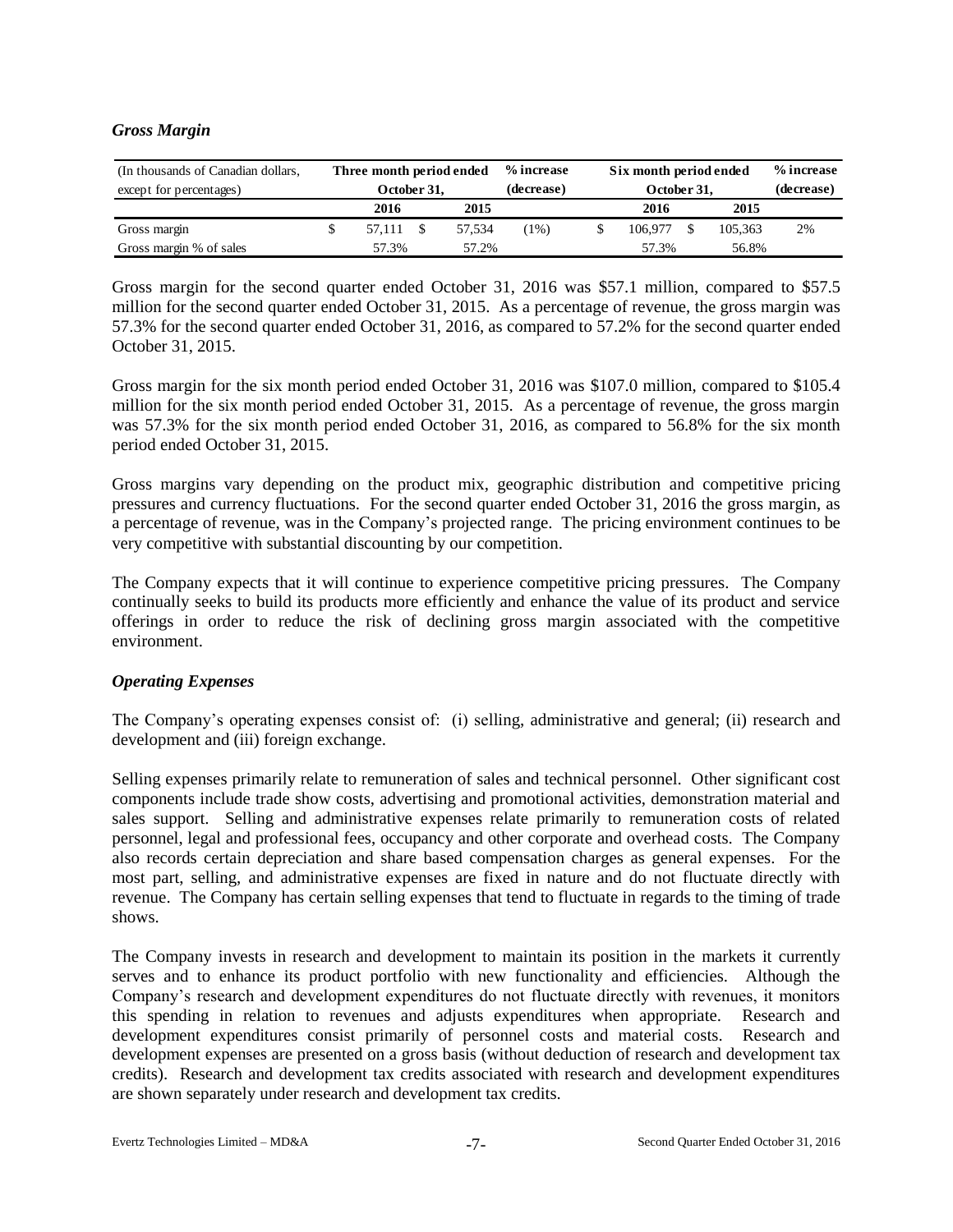### *Selling and Administrative*

| (In thousands of Canadian dollars,<br>except for percentages) | Three month period ended<br>October 31. |        | % increase<br>(decrease) | Six month period ended<br>October 31. |  |        | % increase<br>(decrease) |
|---------------------------------------------------------------|-----------------------------------------|--------|--------------------------|---------------------------------------|--|--------|--------------------------|
|                                                               | 2016                                    | 2015   |                          | 2016                                  |  | 2015   |                          |
| Selling and administrative                                    | 15.289                                  | 14.827 | 3%                       | 30.175                                |  | 29.629 | 2%                       |
| Selling and administrative % of sales                         | 15.3%                                   | 14.7%  |                          | 16.2%                                 |  | 16.0%  |                          |

Selling and administrative expenses excludes stock based compensation, operation of non-production property, plant and equipment, and amortization of intangibles. Selling and administrative expenses for the second quarter ended October 31, 2016 were \$15.3 million or 15.3% of revenue, as compared to selling and administrative expenses of \$14.8 million or 14.7% of revenue for the second quarter ended October 31, 2015. The increase of \$0.5 million was predominantly a result of an increase in selling expenses in the International region.

Selling and administrative expenses for the six month period ended October 31, 2016 were \$30.2 million or 16.2% of revenue, as compared to selling and administrative expenses of \$29.6 million or 16.0% of revenue for the six month period ended October 31, 2015. The increase of \$0.6 million was predominantly a result of an increase in selling expenses in the International region and additional bad debt expenses, partially offset by decreased translation costs of UK Sterling denominated expenses.

### *Share Based Compensation*

In March 2016, the Company adopted a restricted share unit (RSU) plan to attract, motivate and compensate persons who are integral to the growth and success of the Company. During the six month and three month periods ended October 31, 2016, share based compensation expense associated with the plan was \$1.3 million and \$0.7 million respectively.

### *Research and Development (R&D)*

| (In thousands of Canadian dollars,  | Three month period ended |        | % increase |             | Six month period ended |        |            |
|-------------------------------------|--------------------------|--------|------------|-------------|------------------------|--------|------------|
| except for percentages)             | October 31.              |        | (decrease) | October 31. |                        |        | (decrease) |
|                                     | 2016                     | 2015   |            | 2016        |                        | 2015   |            |
| Research and development expenses   | 17.780                   | 16.127 | 10%        | 35.273      |                        | 32,379 | 9%         |
| Research and development % of sales | 17.9%                    | 16.0%  |            | 18.9%       |                        | 17.5%  |            |

For the second quarter ended October 31, 2016, gross R&D expenses increased to \$17.8 million, an increase of 10% or \$1.7 million as compared to an expense of \$16.1 million for the second quarter ended October 31, 2015.

The increase of \$1.7 million was predominantly a result of planned growth of R&D personnel and additional rent and expenses associated with a new facility, partially offset by decreased translation costs associated with UK Sterling denominated expenses.

For the six month period ended October 31, 2016, gross R&D expenses increased to \$35.3 million, an increase of 9% or \$2.9 million as compared to an expense of \$32.4 million for the six month period ended October 31, 2015.

The increase of \$2.9 million was predominantly a result of planned growth of R&D personnel, a corresponding increase in materials, and additional rent and expenses associated with a new facility, partially offset by decreased translation costs associated with UK Sterling denominated expenses.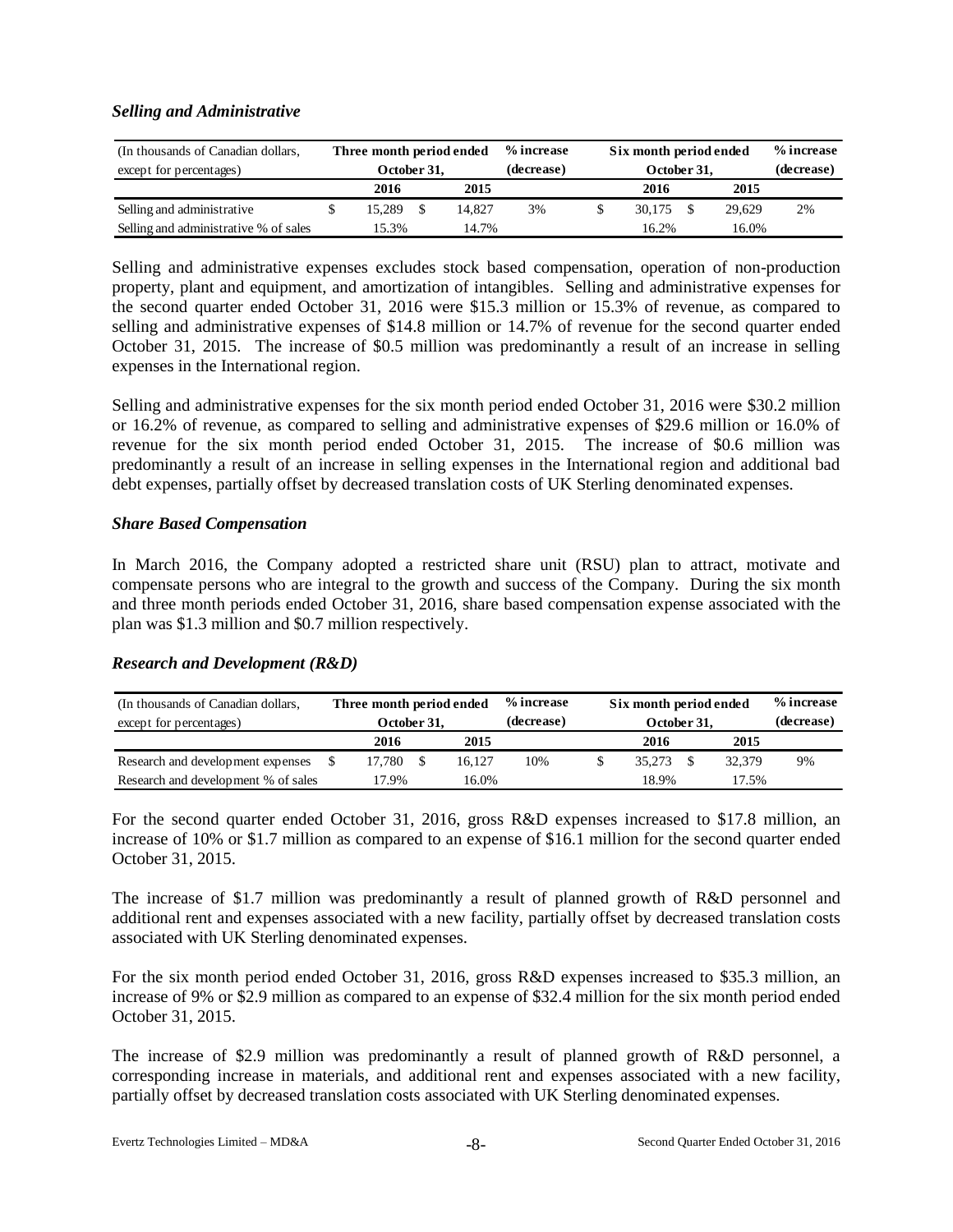### *Foreign Exchange*

For the second quarter ended October 31, 2016, the foreign exchange gain was \$3.5 million, as compared to a foreign exchange loss for the second quarter ended October 31, 2015 of \$0.6 million. The current year gain was predominantly driven by the increase in the value of the US dollar against the Canadian dollar since July 31, 2016.

For the six month period ended October 31, 2016, the foreign exchange gain was \$10.1 million, as compared to a foreign exchange gain for the same period ended October 31, 2015 of \$7.1 million. The current year gain was predominantly driven by the increase in the value of the US dollar against the Canadian dollar since April 30, 2016.

#### *Finance Income, Finance Costs, Other Income and Expenses*

For the second quarter ended October 31, 2016, finance income, finance costs, other income and expenses netted to a gain of \$0.4 million.

For the six month period ended October 31, 2016, finance income, finance costs, other income and expenses netted to a gain of \$0.7 million.

## **LIQUIDITY AND CAPITAL RESOURCES**

| Liquidity and Capital Resources               |    |                  |       |               |  |
|-----------------------------------------------|----|------------------|-------|---------------|--|
| (in thousands of dollars except ratios)       |    | As at            | As at |               |  |
| Key Balance Sheet Amounts and Ratios:         |    | October 31, 2016 |       | Aprl 30, 2016 |  |
| Cash and cash equivalents                     | P  | 133,359          | S     | 123,102       |  |
| Working capital                               | \$ | 338,445          | S     | 314,912       |  |
| Long-term assets                              | \$ | 59,961           | S     | 61,257        |  |
| Long-term debt                                | \$ | 793              | S     | 888           |  |
| Days sales outstanding in accounts receivable |    | -97              |       | 93            |  |

| Statement of Cash Flow Summary  | Three month period ended | Six month period ended<br>October 31, |      |           |          |      |           |
|---------------------------------|--------------------------|---------------------------------------|------|-----------|----------|------|-----------|
|                                 |                          | 2016                                  |      | 2015      | 2016     |      | 2015      |
| Operating activities            | S                        | 12.625                                | -S   | 23,695    | 32.573   | -S   | 31,449    |
| Investing activities            | S                        | (2,398)                               | - \$ | (1,114)   | (3,799)  | - \$ | (2,059)   |
| Financing activities            | S                        | 109                                   | -S   | (21, 579) | (13,522) | - \$ | (31, 893) |
| Net increase (decrease) in cash | \$                       | 7.976                                 |      | 363       | 10.257   |      | (3,190)   |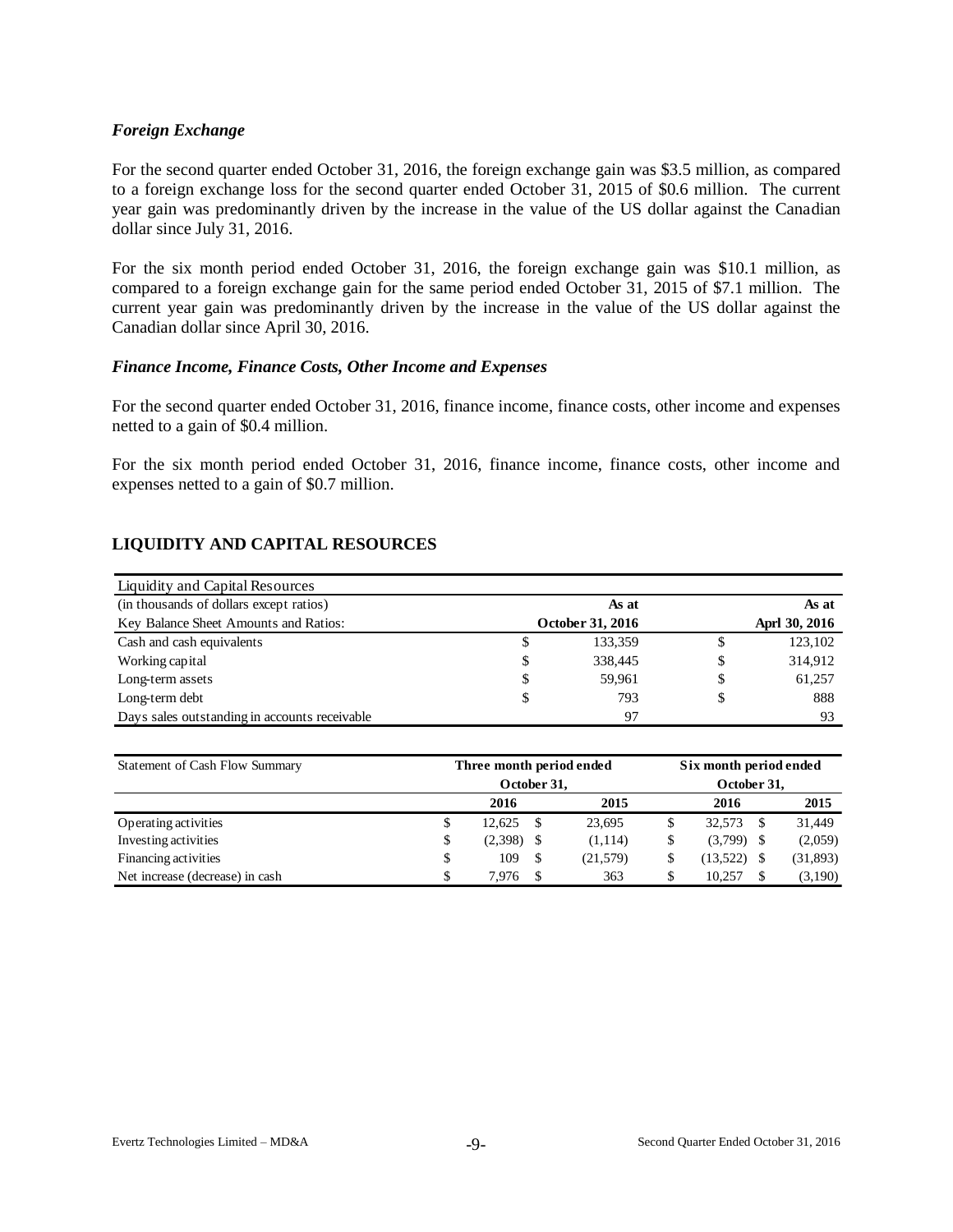### *Operating Activities*

For the second quarter ended October 31, 2016, the Company generated cash for operations of \$12.6 million, compared to cash generated of \$23.7 million for the second quarter ended October 31, 2015. Excluding the effects of the changes in non-cash working capital and current taxes, the Company generated cash from operations of \$24.4 million for the second quarter ended October 31, 2016 compared to \$22.2 million for the second quarter ended October 31, 2015.

For the six month period ended October 31, 2016, the Company generated cash for operations of \$32.6 million, compared to cash generated of \$31.4 million for the six month period ended October 31, 2015. Excluding the effects of the changes in non-cash working capital and current taxes, the Company generated cash from operations of \$43.9 million for the six month period ended October 31, 2016 compared to \$43.1 million for the six month period ended October 31, 2015.

### *Investing Activities*

The Company used cash for investing activities of \$2.4 million for the second quarter ended October 31, 2016 which was predominantly from for the acquisition of capital assets.

The Company used cash for investing activities of \$3.8 million for the six month period ended October 31, 2016 which was predominantly from for the acquisition of capital assets.

### *Financing Activities*

For the second quarter ended October 31, 2016, the Company generated cash from financing activities of \$0.1 million, which was principally driven by the issuance of Capital Stock pursuant to the Company's Stock Option Plan of \$13.7 million, partially offset by dividends paid of \$13.5 million.

For the six month period ended October 31, 2016, the Company used cash from financing activities of \$13.5 million, which was principally driven by dividends paid of \$27.2 million, partially offset by the issuance of Capital Stock pursuant to the Company's Stock Option Plan of \$13.8 million.

# **WORKING CAPITAL**

As at October 31, 2016, the Company had cash and cash equivalents of \$133.4 million, compared to \$123.1 million at April 30, 2016.

The Company had working capital of \$338.4 million as at October 31, 2016 compared to \$314.9 million as at April 30, 2016.

The Company believes that the current balance in cash and plus future cash flow from operations will be sufficient to finance growth and related investment and financing activities in the foreseeable future.

Day sales outstanding in accounts receivable were 97 days at October 31, 2016 as compared to 93 for April 30, 2016.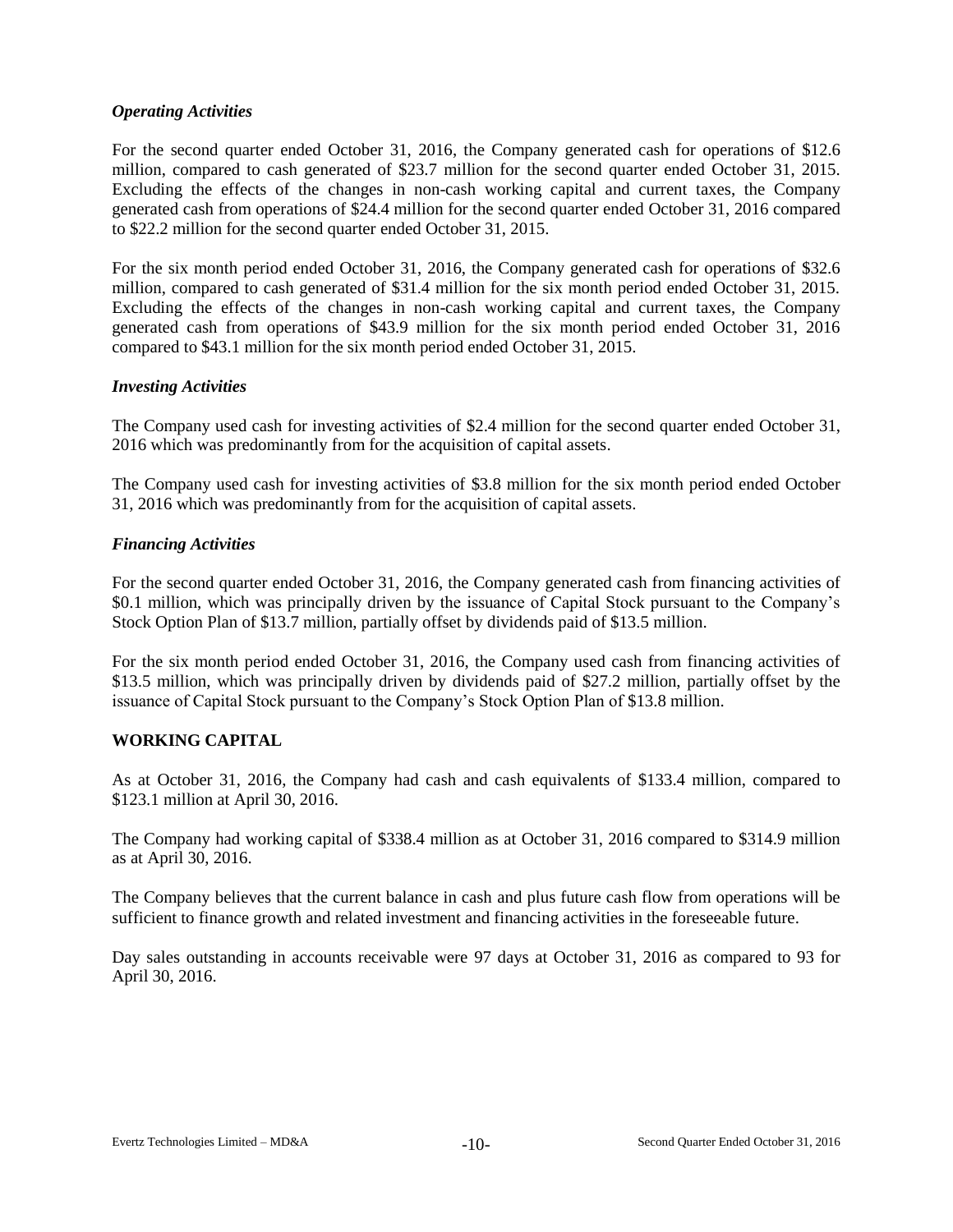# **SHARE CAPITAL STRUCTURE**

Authorized capital stock consists of an unlimited number of common and preferred shares.

|                                       | As at            | As at          |
|---------------------------------------|------------------|----------------|
|                                       | October 31, 2016 | April 30, 2016 |
|                                       |                  |                |
| Common shares                         | 75,348,496       | 74,188,746     |
| Stock options granted and outstanding | 3,238,750        | 4,406,500      |

### **FINANCIAL INSTRUMENTS**

The Company's financial instruments consist of cash and cash equivalents, trade and other receivables, trade and other payables and long term debt. Unless otherwise noted, it is management's opinion that the Company is not exposed to significant interest or credit risks arising from these financial instruments. The Company estimates the fair value of these instruments approximates the carrying values as listed below.

### *Fair Values and Classification of Financial Instruments:*

The following summarizes the significant methods and assumptions used in estimating the fair values of financial instruments:

- I. Quoted prices (unadjusted) in active markets for identical assets or liabilities.
- II. Inputs other than quoted prices included in level I that are observable for the asset or liability, either directly or indirectly. Cash and cash equivalents, trade and other receivables, trade and other payables, and long-term debt fair value measurements have been measured within level II.
- III. Inputs for the asset or liability that are not based on observable market data.

### **CONTRACTUAL OBLIGATIONS**

The following table sets forth the Company's contractual obligations as at October 31, 2016:

|                      |  |        | Payments Due by Period |       |           |           |  |            |  |       |  |  |  |
|----------------------|--|--------|------------------------|-------|-----------|-----------|--|------------|--|-------|--|--|--|
| (In thousands)       |  | Total  | Less than 1 Year       |       | 2-3 Years | 4-5 Years |  | Thereafter |  |       |  |  |  |
| Operating leases     |  | 20,609 |                        | 4.883 |           | 6.886     |  | 3.891      |  | 4.949 |  |  |  |
| Other long-term debt |  | 1.031  |                        | 238   |           | 37        |  | 372        |  | 50    |  |  |  |
|                      |  | 21.640 |                        | 5.121 |           | 7.257     |  | 4.263      |  | 4.999 |  |  |  |

### **OFF-BALANCE SHEET FINANCING**

The Company does not have any off-balance sheet arrangements.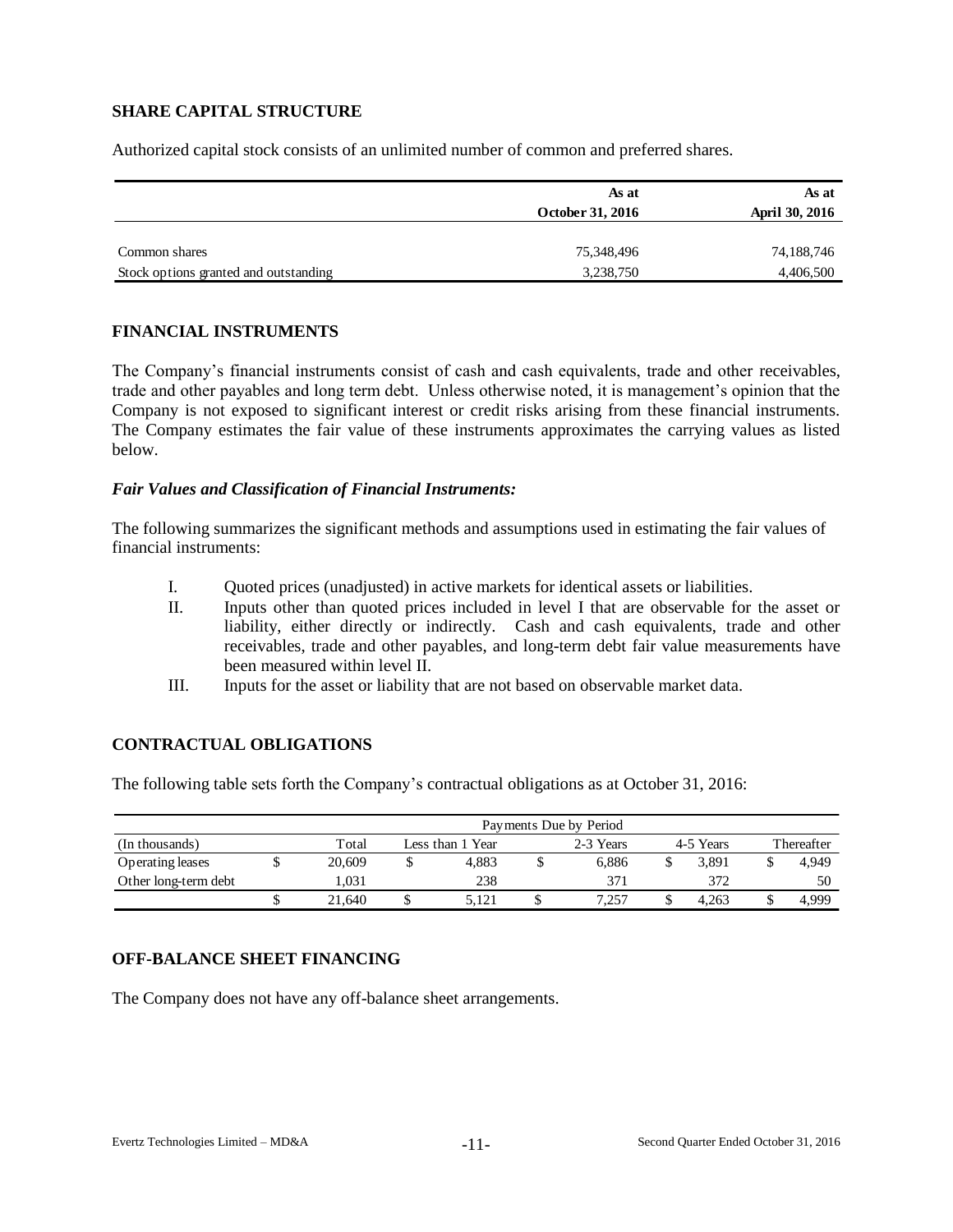# **RELATED PARTY TRANSACTIONS**

In the normal course of business, we may enter into transactions with related parties. These transactions occur under market terms consistent with the terms of transactions with unrelated arms-length third parties. The Company continues to lease a premise from a company in which two shareholders' each indirectly hold a 10% interest, continues to lease a facility from a company in which two shareholders each indirectly hold a 20% interest, continues to lease a facility for manufacturing where two shareholders indirectly own 100% interest, continues to lease a facility from a company in which two shareholders each indirectly own a 35% interest, continues to lease a facility with a director who indirectly owns 100% and continues to lease a facility owned indirectly by two shareholders.

### **SELECTED CONSOLIDATED QUARTERLY FINANCIAL INFORMATION**

The following table sets out selected consolidated financial information for each of the eight quarters ended October 31, 2016. In the opinion of management, this information has been prepared on the same basis as the audited consolidated financial statements. The operating results for any quarter should not be relied upon as any indication of results for any future period.

|                          |          |        |          |         |             |        |          |        | Quarter Ending |        |          |           |          |          |          |          |  |
|--------------------------|----------|--------|----------|---------|-------------|--------|----------|--------|----------------|--------|----------|-----------|----------|----------|----------|----------|--|
| (In thousands)           |          | 2016   |          |         |             |        |          |        | 2015           |        |          |           |          |          |          |          |  |
| (Unaudited)              |          | Oct 31 |          | July 31 |             | Apr 30 |          | Jan 31 |                | Oct 31 |          | July $31$ |          | Apr $30$ |          | Jan $31$ |  |
| Revenue                  | \$99,592 |        | \$87,026 |         | \$96,367    |        | \$99,754 |        | 100,560<br>\$. |        | \$84,869 |           | \$91,977 |          | \$90,726 |          |  |
| Cost of goods sold       | 42,481   |        | 37,160   |         | 41,343      |        | 42,763   |        | 43,026         |        | 37,040   |           | 39,249   |          | 39,709   |          |  |
| Gross margin             | \$57,111 |        | \$49,866 |         | \$55,024    |        | \$56,991 |        | \$.            | 57,534 |          | \$47,829  |          | \$52,728 |          | \$51,017 |  |
| Operating expenses       | 29,225   |        | 25,076   |         | 43,713      |        |          | 23,960 |                | 30,819 | 22,453   |           | 38,145   |          | 23,139   |          |  |
| Earnings from operations | \$27,886 |        | \$24,790 |         | \$11,311    |        | \$33,031 |        | \$<br>26,715   |        | \$25,376 |           | \$14,583 |          | \$27,878 |          |  |
| Non-operating income     | 363      |        | 332      |         | (4)         |        | 200      |        |                | 168    |          | (2)       |          | 323      |          | 314      |  |
| Earnings before taxes    | \$28,249 |        | \$25,122 |         | \$11,307    |        | \$33,231 |        | \$             | 26,883 | \$25,374 |           | \$14,906 |          | \$28,192 |          |  |
| Net earnings             | \$20,583 |        | \$18,393 |         | 8,097<br>\$ |        | \$24,225 |        | \$             | 19,486 | \$18,411 |           | \$10,926 |          | \$21,014 |          |  |
| Net earnings per share:  |          |        |          |         |             |        |          |        |                |        |          |           |          |          |          |          |  |
| Basic                    | \$       | 0.28   | \$       | 0.25    | \$          | 0.11   | \$       | 0.33   | \$             | 0.26   | \$       | 0.25      | \$       | 0.15     | \$       | 0.28     |  |
| Diluted                  | \$       | 0.27   | \$       | 0.25    | \$          | 0.11   | \$       | 0.32   | \$             | 0.26   | \$       | 0.25      | \$       | 0.15     | \$       | 0.28     |  |
| Dividends per share:     | \$       | 0.18   | \$       | 0.18    | \$          | 0.18   | \$       | 0.18   | \$             | 0.18   | \$       | 0.18      | \$       | 0.18     | \$       | 0.18     |  |

The Companies revenue and corresponding earnings can vary from quarter to quarter depending on the delivery requirements of our customers. Our customers can be influenced by a variety of factors including upcoming sports or entertainment events as well as their access to capital. Net earnings represent net earnings attributable to shareholders.

#### **DISCLOSURE CONTROLS AND PROCEDURES**

Management, including the Chief Executive Officer and Chief Financial Officer, has evaluated the effectiveness of the Company's disclosure controls and procedures (as defined in National Instrument 52- 109 of the Canadian Securities Administrators) as of October 31, 2016.

Management has concluded that, as of October 31, 2016, the Company's disclosure controls and procedures were effective to provide reasonable assurance that material information relating to the Company would be made known to them by others within the Company, particularly during the period in which this report was being prepared.